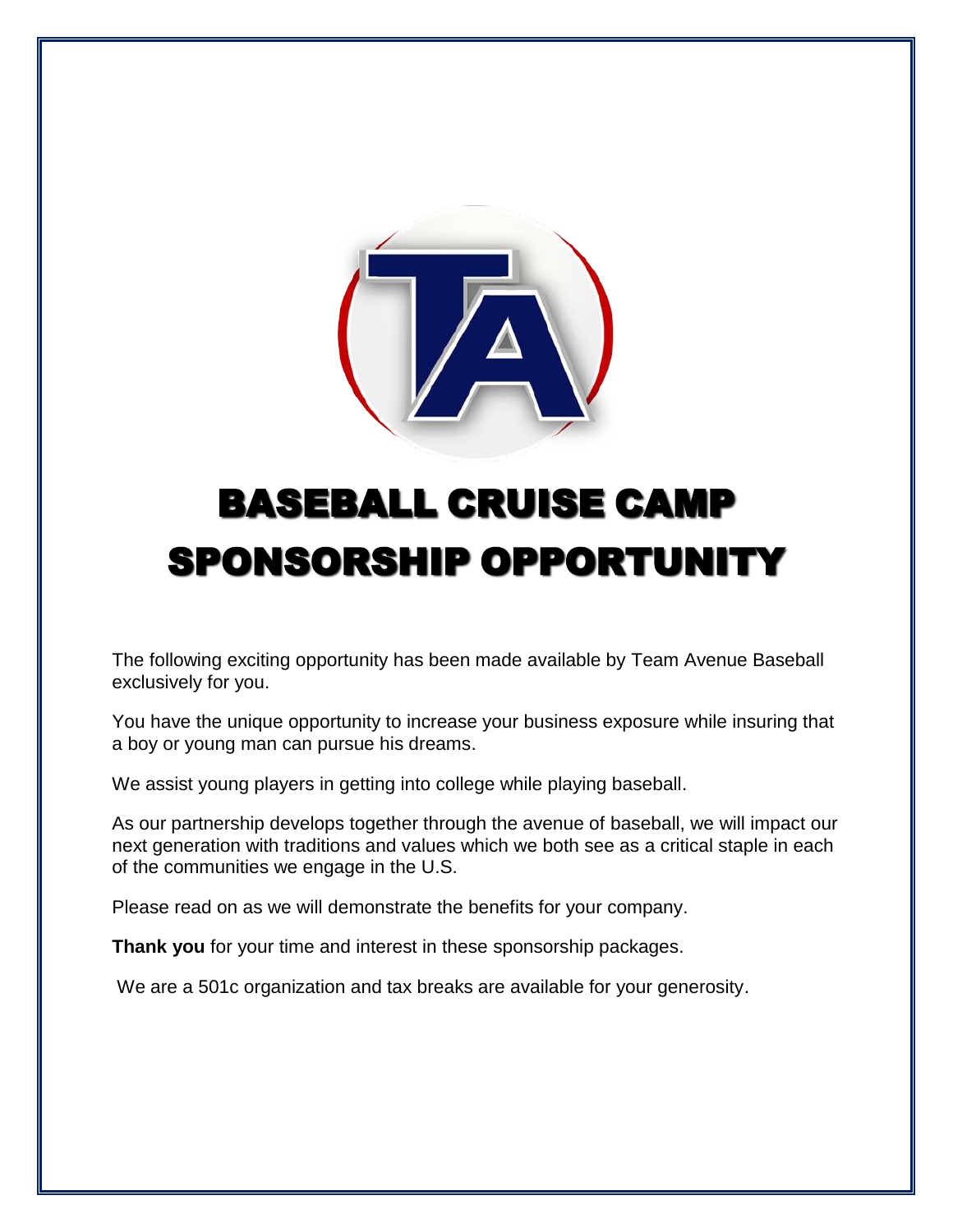

### **Team Avenue Baseball**

Has a reach of about 100,000 parents and players through its email communications for news and events, social media coverage, special events, and local media coverage.

### **Ready Set Register**

Affiliated with Team Avenue Baseball, and their newsletters have a reach of a 500,000 person/household database.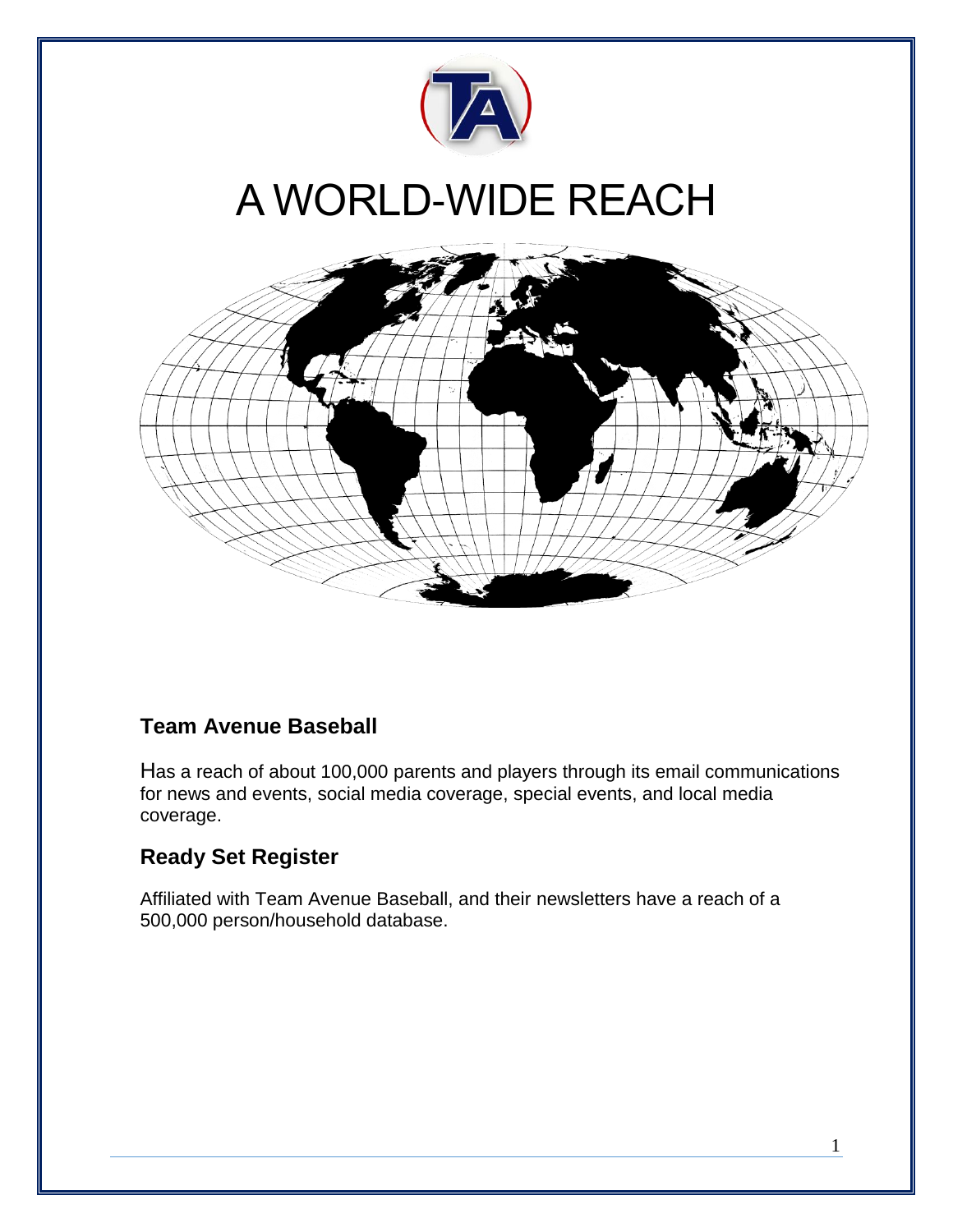

## BRONZE \$1000.00 SPONSORSHIP PACKAGE

#### **Event, Program and Baseball Naming Rights**

*Exclusive to your Brand:*

At Team Avenue Baseball camps, workshops, and games will be accompanied by "presented by YOUR BRAND"

EXAMPLE: "Widgets of America Presents"

#### **Physical Banner at ALL Events**

All events hosted by Team Avenue will further cement impressions of "YOUR BRAND" by displaying ball park signage to players, scouts, recruiters, parents, coaches, fans and media outlets.

#### **Amateur Player – Branding**

Jerseys / BP Jackets / T-shirts

Displayed prominently on all Team Avenue players will be your logo, As an arm patch on event jerseys or screened logo located on shirts when supplied by Team Avenue Baseball.

All practice and game gear in association with Team Avenue will include your logo. Alternative location(s) available such as back or front of jersey can be negotiated.

#### **Technology and Internet**

#### *Primary Website*

Video Ad on Website(s) Banner on Website(s), including social media such as Facebook, Twitter, Instagram, Tumblr, LinkedIn, Team Avenue Blogs and Video Blogs on YouTube, and more.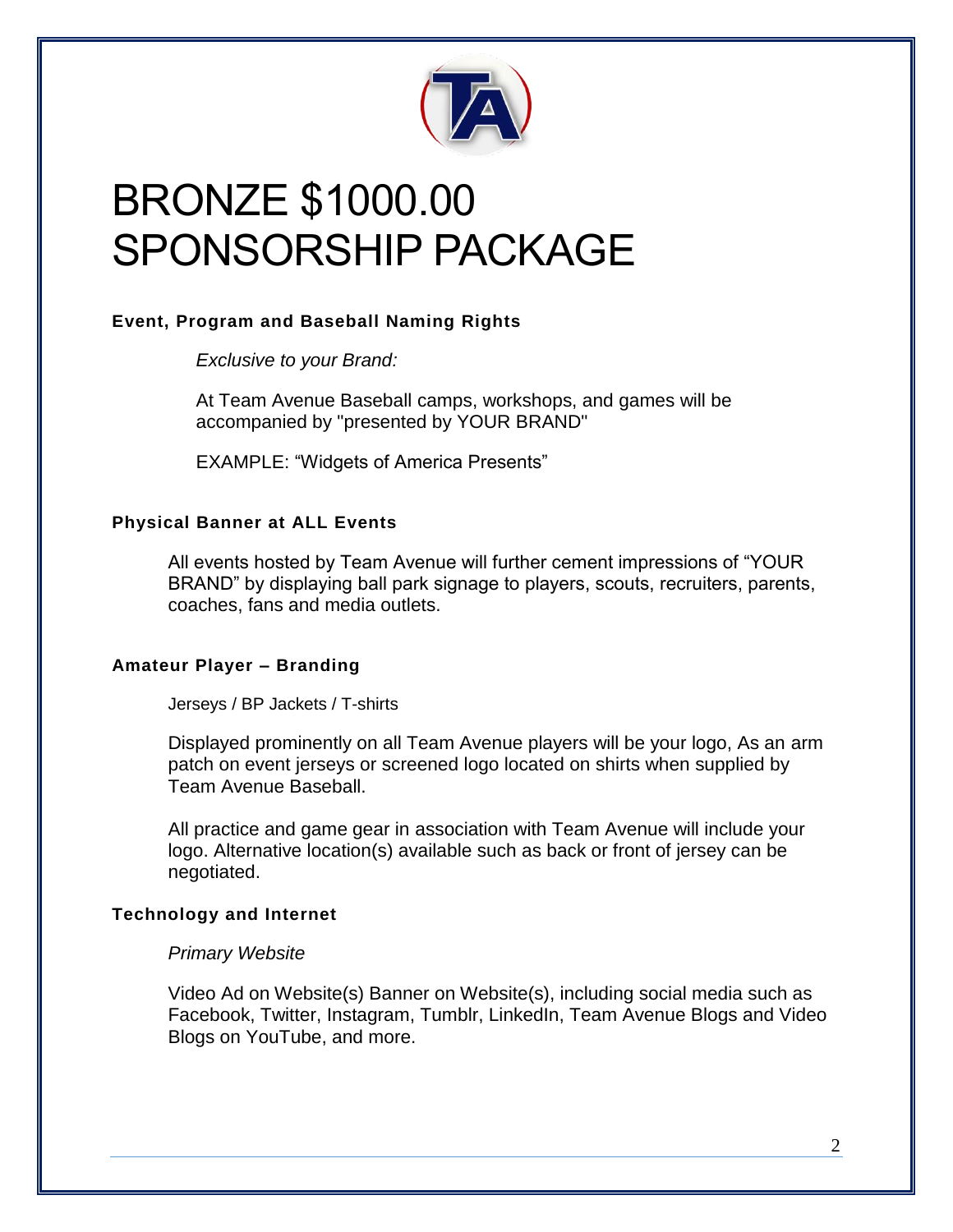

## SILVER \$5000.00 SPONSORSHIP PACKAGE

### **All the above outlined "BRONZE" Package**

### **With these additions:**

#### **Media Advertising**

A partnership is a two-way street. All future advertising, we do will include your

"YOUR BRAND" or name in conjunction with Team Avenue Baseball

Whether it's radio, newspaper or magazine we got it covered. "YOUR BRAND" will have campaigns designed with the Team Avenue available spots.

#### **Logo on Scouting Reports**

Your Product / Service Logo will be displayed on ALL amateur player assessments, evaluations and scouting reports that are conducted by Team Avenue Baseball.

The cross over is extremely huge. Scouting reports are sent to professional scouts and recruiters in professional, college and high school baseball.

#### **Vehicle Signage**

The "Team Avenue Baseball presented by YOUR BRAND" logo placed on magnetic signage located on both sides of coach(es) vehicle used to transport local and incoming baseball personal (ex. players, scouts or college coaches) to and from various destinations such as airport, hotel, ballparks and restaurants.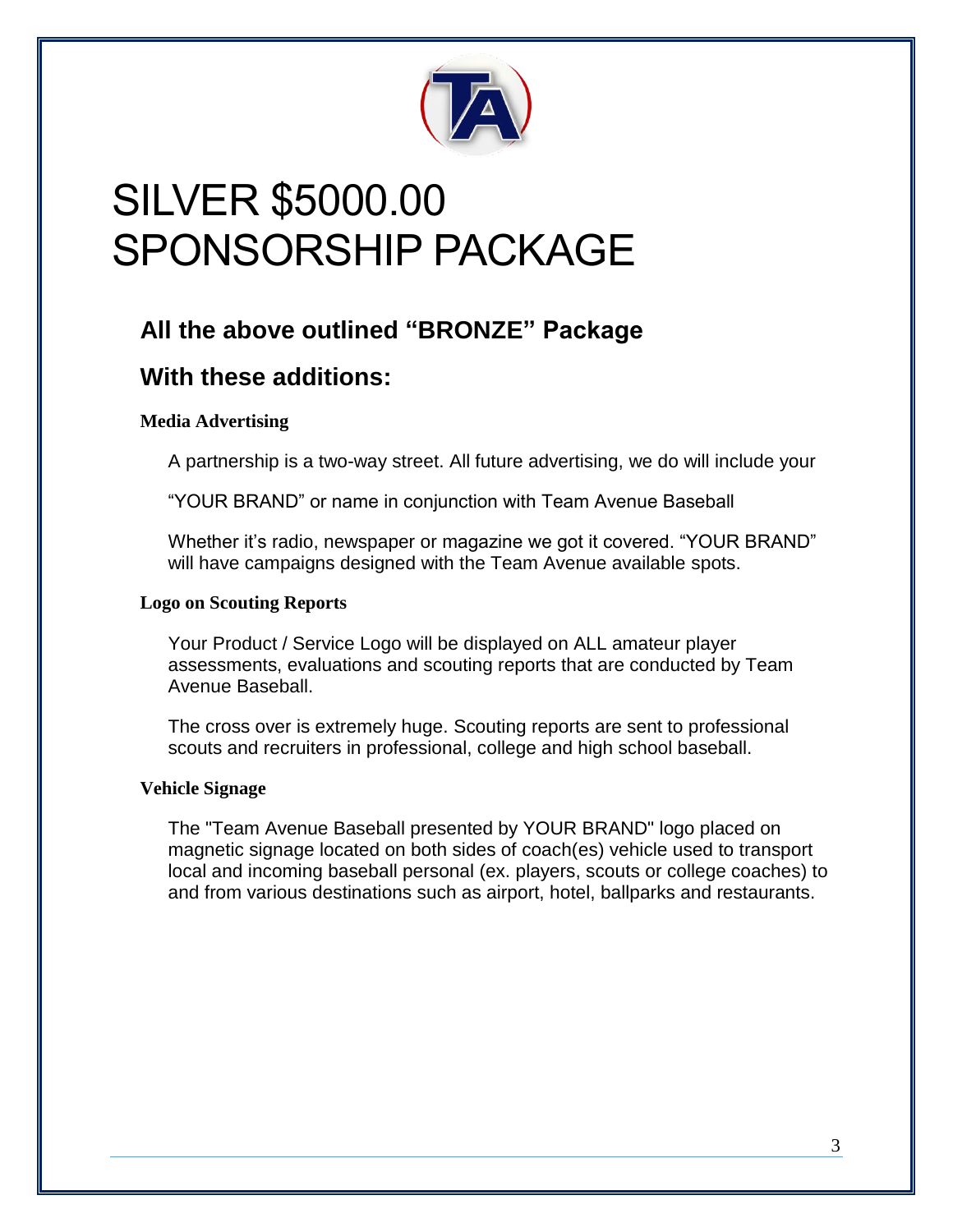

## GOLD \$10,000.00 SPONSORSHIP PACKAGE

### **All the Above outlined "BRONZE & SILVER" Package**

### **With these additions:**

#### **Product Placement**

Tested - Have Team Avenue amateur baseball players and their parents test your product in a game or home environment to get a feel.

Product Polling Q & A - Ability to poll players to get a player s perspective of personal likes and dislikes.

Direct orders or player community campaigns - ex. Christmas in July to serve the homeless

#### **Player Awards**

Whether a tournament, camp or clinic, there is nothing more gratifying to a young developing player than the feeling of accomplishment.

Team Avenue Baseball Events presented by YOUR BRAND will proudly present deserving awards for academic and baseball excellence.

Other considerations can be made for personal awards directly made available by YOUR BRAND.

#### **Support an Inner-City Player**

Your sponsorship will allow an inner-city baseball player to be sponsored for the Cruise Camp. The selection criteria will be based on an application and an entry essay. The applicant will be required to spend 30 hours of community service to accept the award.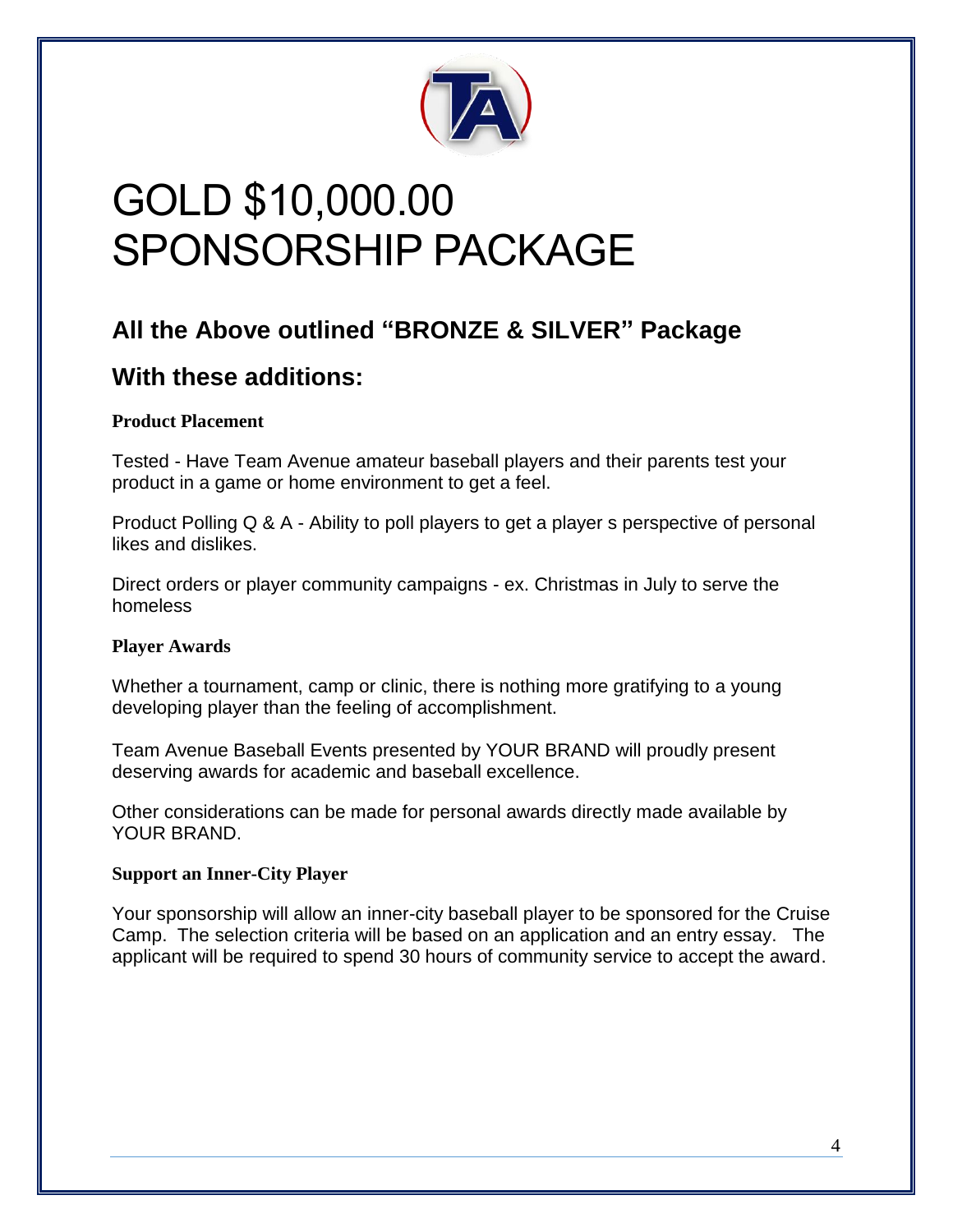

GOLD \$10,000.00 SPONSORSHIP PACKAGE (2)

#### **3 Month marketing Campaign**

Once a month for 3 consecutive months we will send out an email campaign of your choosing to our database of 500,000 parents and players

#### **Video Marketing**

We will give you a professional, fully edited 60 second commercial that will highlight your sponsorship of the inner-city baseball player for this incredible event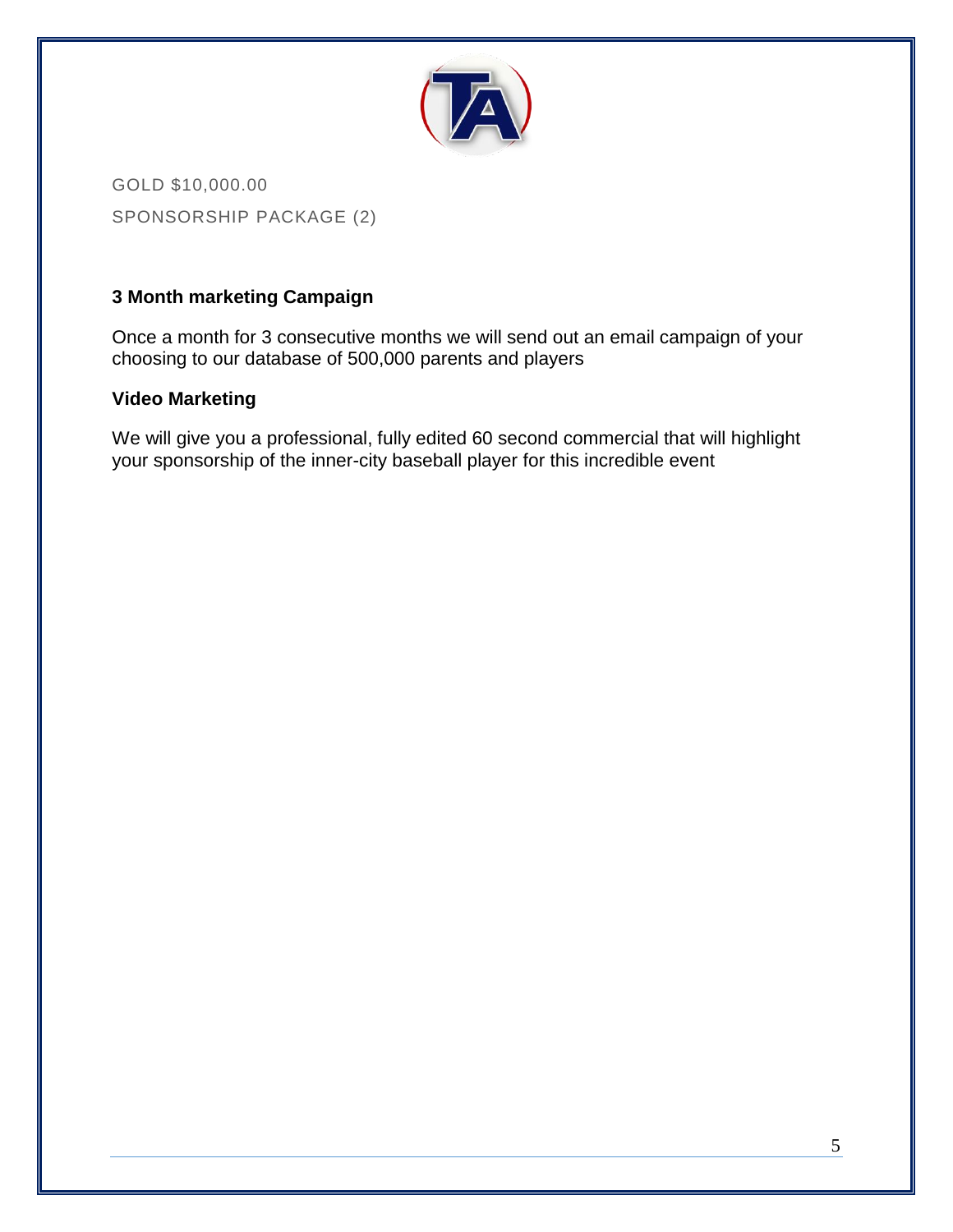

### AUTOGRAPH SIGNING AND SPECIAL EVENTS



Speaking Engagements with College Coaches, Professional Players and other industry professionals will regularly have your target market longing for the next great event!

*World Series Championship Pitcher from the St. Louis Cardinal (and now Washington Nationals), Edwin Jackson.*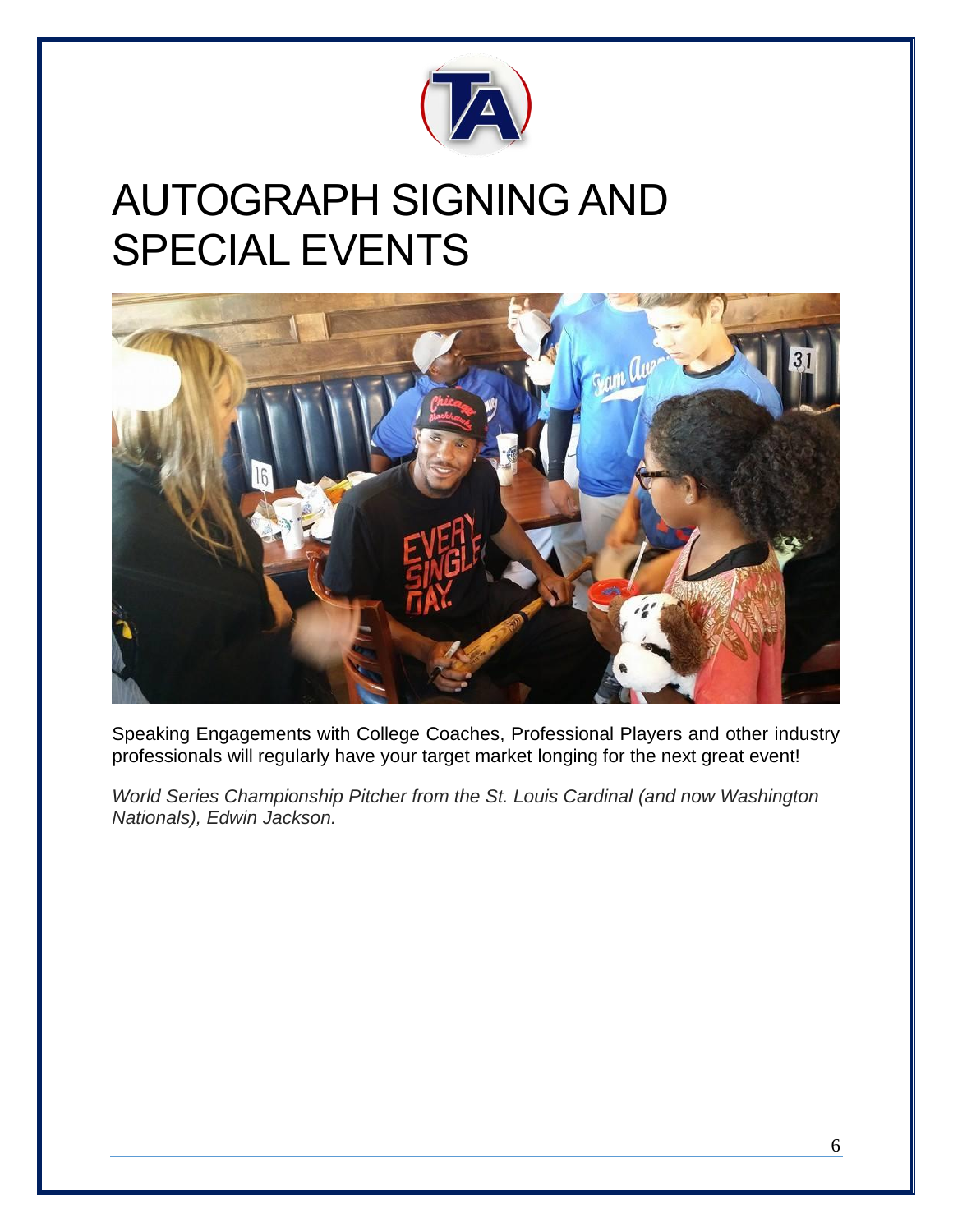

## MEDIA EXAMPLES



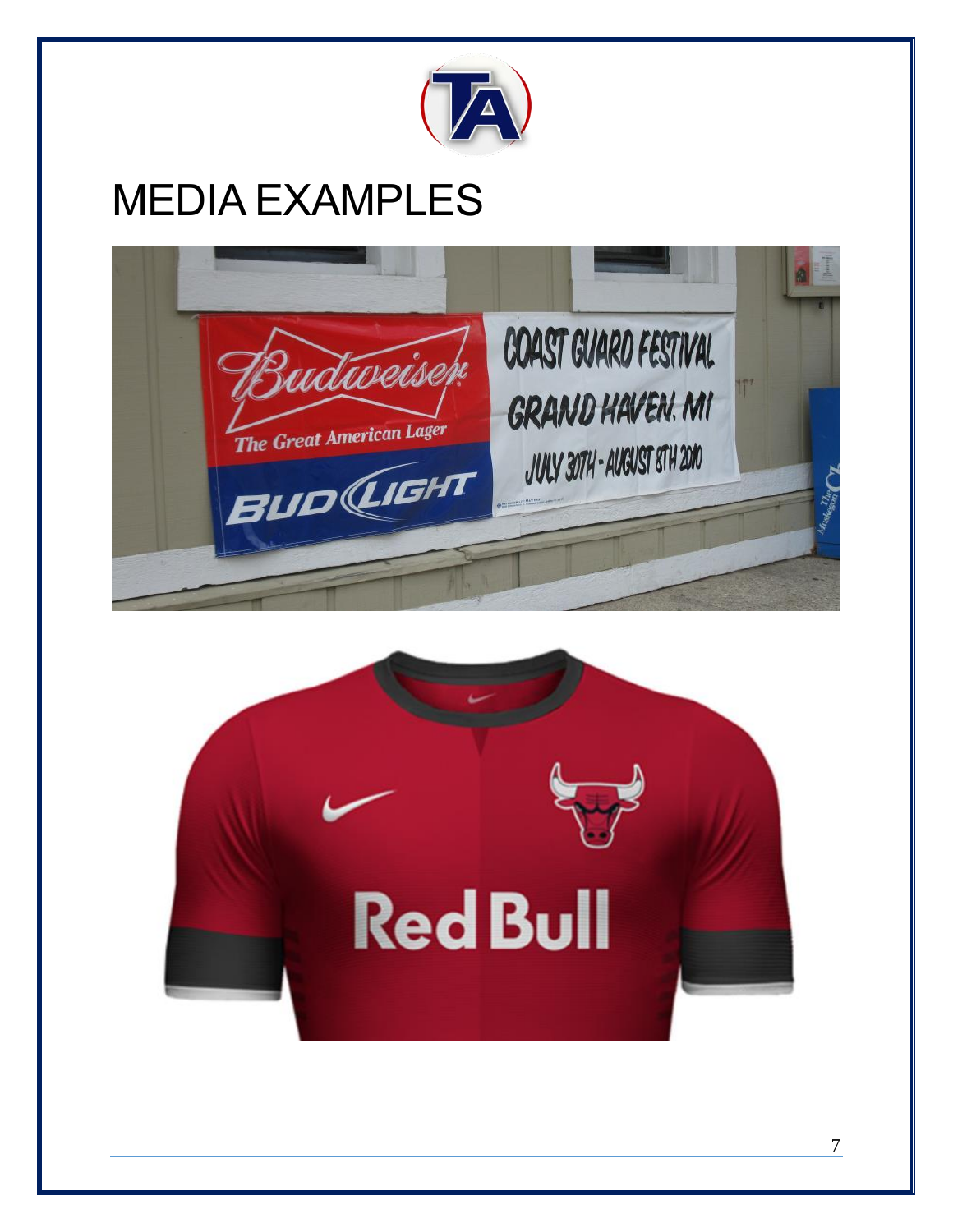

### TARGET MARKET

*Graph 1* 

| <b>Demographic Segment</b> | % Average Composition<br>of Sports Category | <b>Average Index Visitors</b><br>to Sports Category<br><b>Relative to Total</b><br><b>Internet</b> |
|----------------------------|---------------------------------------------|----------------------------------------------------------------------------------------------------|
| Persons: 2-17              | 15.7                                        | 78                                                                                                 |
| Persons: 18-24             | 12.0                                        | 93                                                                                                 |
| Persons: 25-34             | 18.1                                        | 109                                                                                                |
| Persons: 35-44             | 21.5                                        | 115                                                                                                |
| Persons: 45-54             | 18.6                                        | 111                                                                                                |
| Persons: 55+               | 14.2                                        | 96                                                                                                 |
| All Males                  | 55.9                                        | 111                                                                                                |
| All Females                | 44.1                                        | 89                                                                                                 |
| HHI US: Under \$60K        | 41.5                                        | 88                                                                                                 |
| <b>HHI US: \$60K+</b>      | 58.5                                        | 110                                                                                                |
| <b>HHI US: \$75K+</b>      | 46.6                                        | 113                                                                                                |
| HHI USD: 100,000 or more   | 28.6                                        | 117                                                                                                |

Source: comScore US data, All Locations, Sports Category, Aug 2008 - Aug 2009

Recent data from comScore, Inc., indicates that sports is an international online phenomenon; sports entities are viewed by more than 360 million people worldwide. There are many ways that people get their sports fix online, including viewing sports content through their portals, visiting league websites, or watching player interviews through video, to name a few. Exposure to the sports category in the U.S. covers all demographics with high indices for men and higher income households. This translates to an excellent return on investment when partnering with Team Avenue to generate brand loyalty with a sports-oriented upscale audience.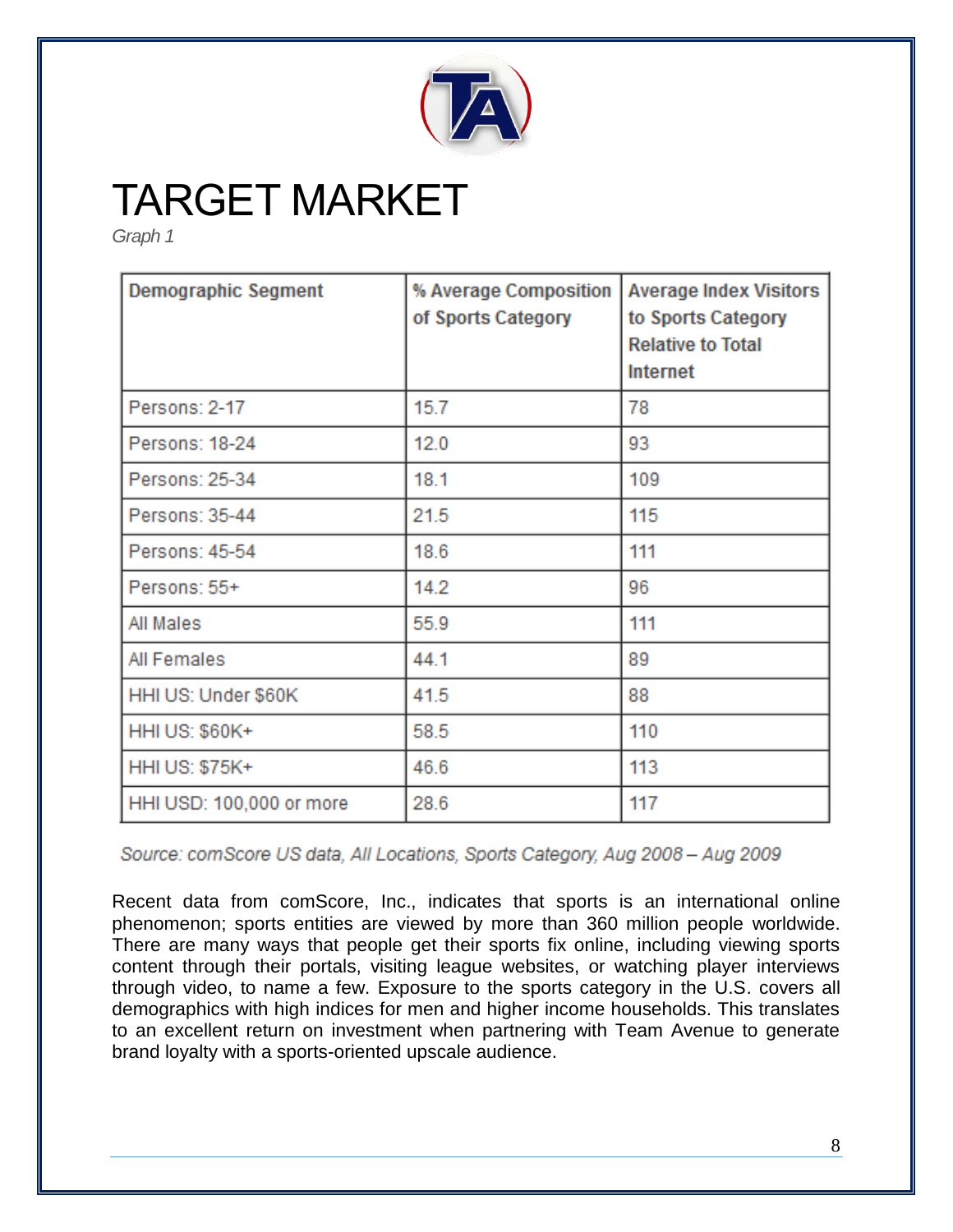

#### TARGET MARKET (2)

Team Avenue Baseball's target market is extremely vast, as we target baseball players all over the world from ages in the 10 and under age category all the way up to players who are approximately 22-years-old playing at the junior college baseball level.

This target of course includes their parents, grandparents, and extended families who support these youth

#### Mobile Social Activities Among Mobile Social Networking Users

Source: comScore MobiLens, 3 Month Average Ending October 2011



-- *the exact market shown in the graphs on this page and on graph 1.*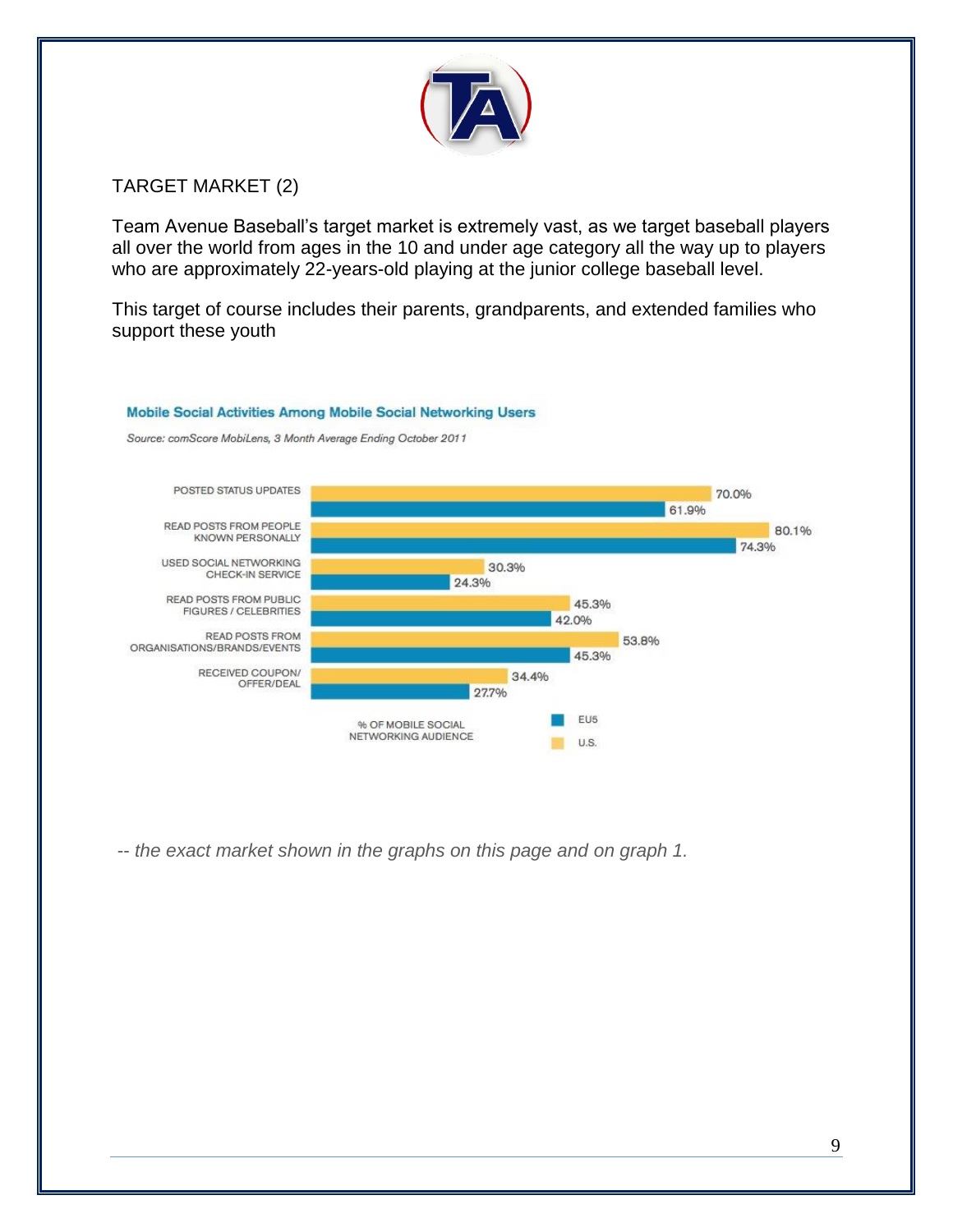

## EVENTS

#### **National Events**

Georgia, Arizona, Florida, Texas, etc. will continue to be in high demand. These events are great for players who are working on improving in their baseball skills and getting exposure to play at the next level, as these are college viewing events where players can be scouted. On most of our national events we take the team on a college visit to a nearby school. Many times, players are unable to go on visits to school and gain any perspective on the right choice of school for them academically as well as athletically. We are usually able to take an academic tour and then tour the baseball facilities, watch practices and do Q&A with coaching staff and players.

#### **International Events**

China, Australia and the Dominican Republic are all in store for 2015, giving players the rare and unique experience to gain a perspective on other cultures, learn from professional coaches, and step out of their comfort zones to meet their full potential. On our international events, we like to get players involved with community service. In the Dominican Republic, for example, we paint houses, donate clothes, gear and equipment to Dominican players who wouldn't otherwise have them, etc.

We also participate in community work feeding the hungry and less fortunate. International trips not only help the players in baseball skills, but also in life-lessons and values, and appreciating how fortunate and privileged they are. These trips are lifechanging experiences.

Team avenue will also continue to do local academies and events for the Central Valley and will continue to fundraise and solicit charitable donations and contributions yearround with our 501(c)(3) status for player scholarships and programs.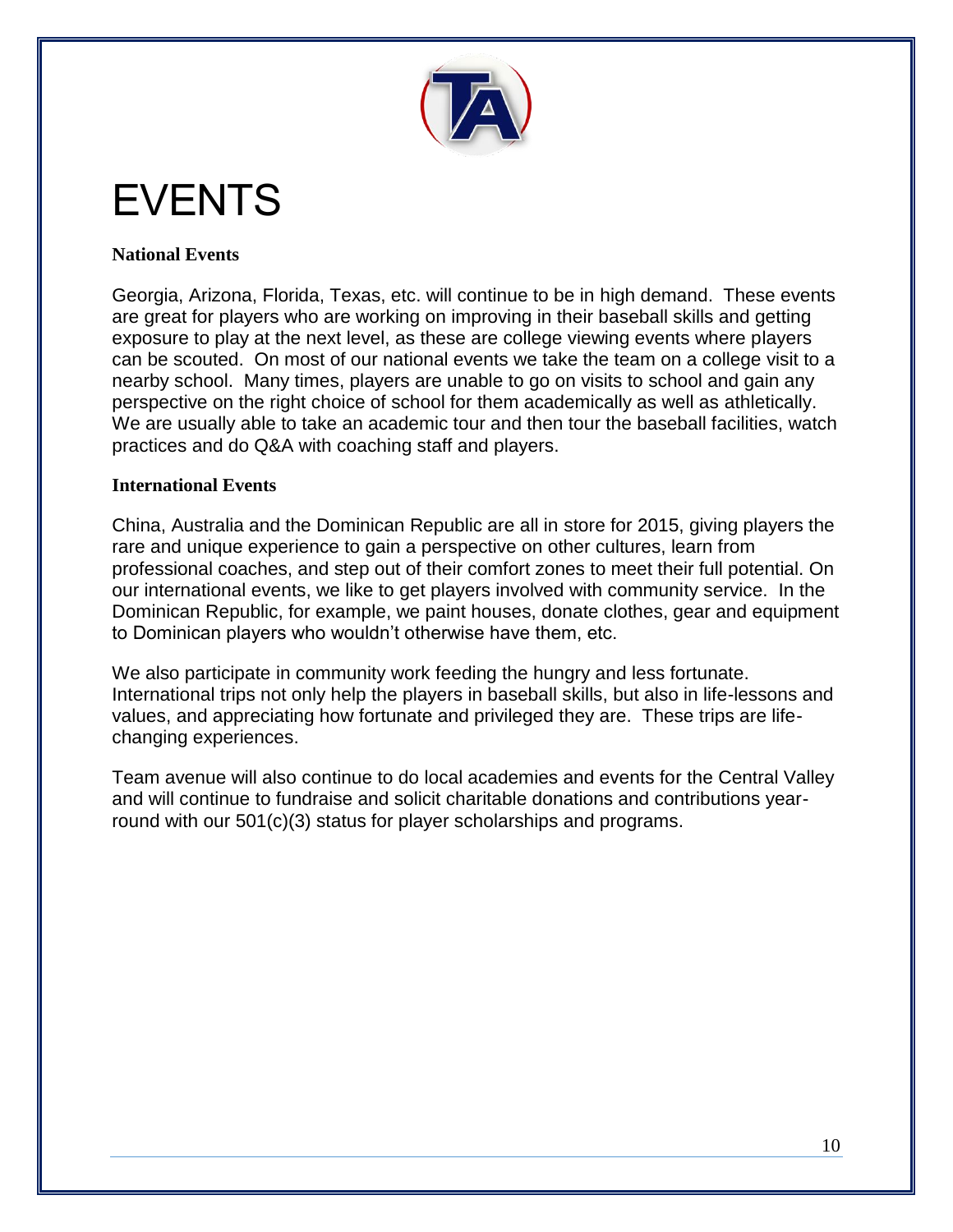

## THE STARS COME OUT FOR TA



**Reggie Smith,** Former [Major League](http://en.wikipedia.org/wiki/Major_League_Baseball)  [Baseball](http://en.wikipedia.org/wiki/Major_League_Baseball) [outfielder,](http://en.wikipedia.org/wiki/Outfielder) coach and front office executive. During a 17-year big league career (1966–1982), Smith appeared in 1,987 games, hit 314 [home runs](http://en.wikipedia.org/wiki/Home_run) and [batted](http://en.wikipedia.org/wiki/Batting_average) .287. He was a [switch](http://en.wikipedia.org/wiki/Switch-hitter)[hitter](http://en.wikipedia.org/wiki/Switch-hitter) who threw right-handed. In his prime, he had one of the strongest throwing arms of any outfielder in the big leagues. Smith played at least 70 games in 13 different seasons, and in every one of those 13 seasons, his team had a winning record.

**Reggie Smith is a major contributor to Team Avenue Baseball**

*Reggie Smith 7 Time All-Star Major League Baseball*